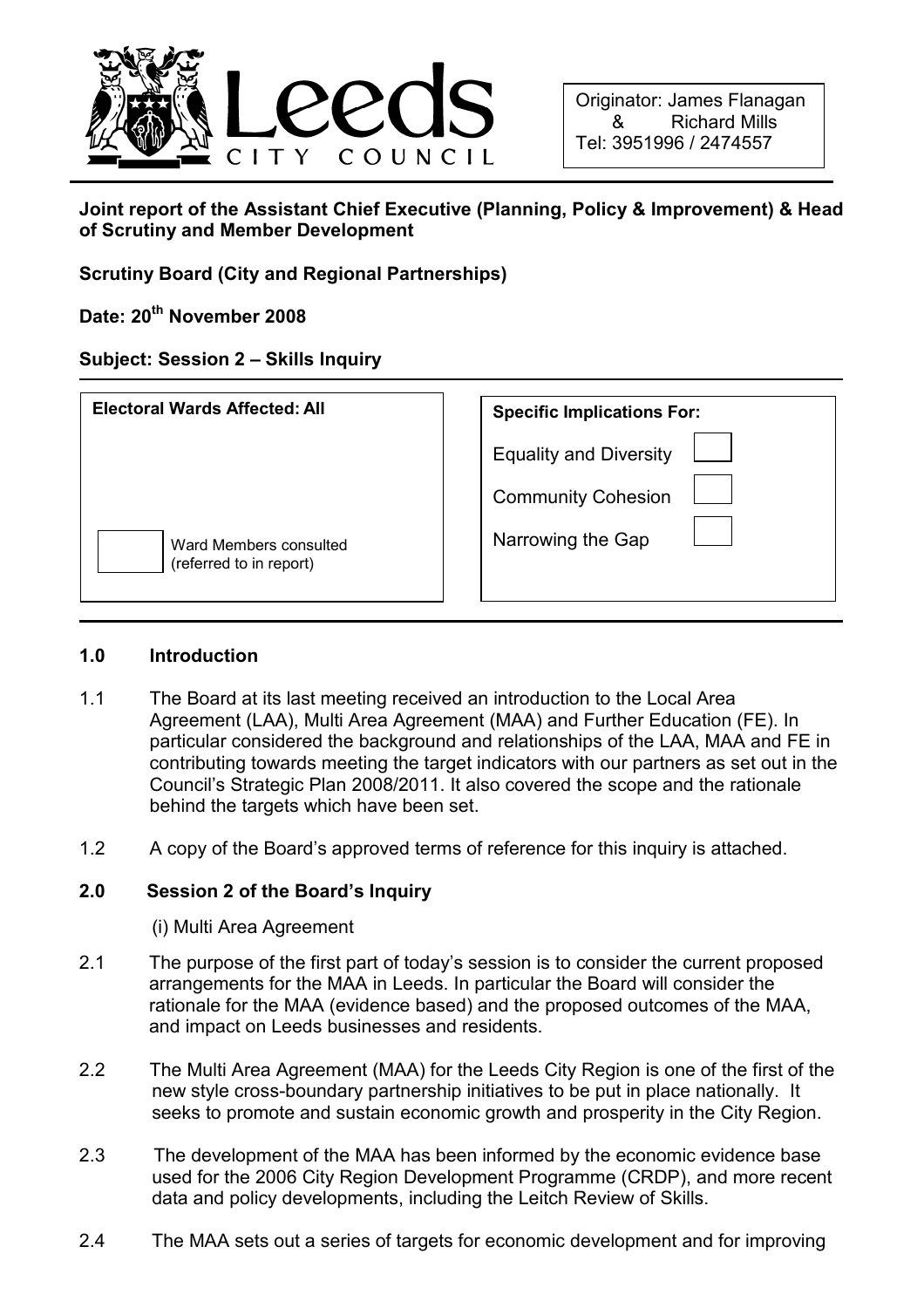the provision of higher level skills and enhancing transport connectivity in the city region. In turn, Government has agreed to the delegation of certain freedoms and flexibilities that will support better delivery by Local Government and other partners including Yorkshire Forward, the Learning and Skills Council and Job Centre Plus.

- 2.5 The skills component of the MAA will deliver the following delegated freedoms and outcomes over the next three years:
	- Government recognition of the city region priority to address gaps in higher level skills
	- Commitment of Government and its agencies, such as the Learning and Skills Council, to support the development of a strategic framework for skills investment in the city region, and to consult the city region directly on key national and regional plans and policies.
	- In order to boost the skills base in our small and medium sized enterprises, agreement to develop and pilot flexibilities which ease the administrative burden on employers in committing to levels 3 and 4 training for their workforce.
- 2.6 The MAA agrees series of outcomes with Government which focus on economic performance (productivity and jobs) and specific targets for transport and skills. The table below shows the specific targets which have initially been agreed on skills.

| <b>Outcome</b>                                                                                                                                                                                                                | <b>Baseline</b><br>(i.e. 2008)                                                                                                         | <b>April 2009</b>                                  | April<br>2010 | <b>April</b><br>2011 |
|-------------------------------------------------------------------------------------------------------------------------------------------------------------------------------------------------------------------------------|----------------------------------------------------------------------------------------------------------------------------------------|----------------------------------------------------|---------------|----------------------|
| To improve the skills of<br>the population<br>throughout their<br>working lives to create<br>a workforce capable of<br>sustaining economic<br>competitiveness and<br>enable individuals to<br>thrive in the global<br>economy | <b>Estimated</b><br>baseline, based<br>on economically<br>active adults<br>qualified at level 4<br>$(28.1\%)$ and level<br>$3(48.4\%)$ | Pilot<br>programme<br>designed and<br>implemented. | 10%<br>above  | 10%<br>above         |

- 2.7 The table above shows the additional higher level skills attained/skills gaps reduced through the proposed relaxed accreditation pilot, with an annual 10% improvement on established baseline within the representative pilot cohort of circa 200 small and medium sized enterprises. Both estimated baseline and improvement were agreed with Government as a holding measure and shall be subject to review in due course.
- 2.8 The following witnesses have been invited to attend this part of the session on the MAA targets:

 Ann Craven, Learning & Skills Council Mandy – Crawford Lee, Learning & Skills Council Carson McCombe, Bradford City Council lead officer on the MAA Rob Norreys Chief Executive's, Leeds City Council James Flanagan, Chief Executive's, Leeds City Council

 $\overline{a}$ 1 Department of Innovation Universities and Skills – Departmental Strategic Objective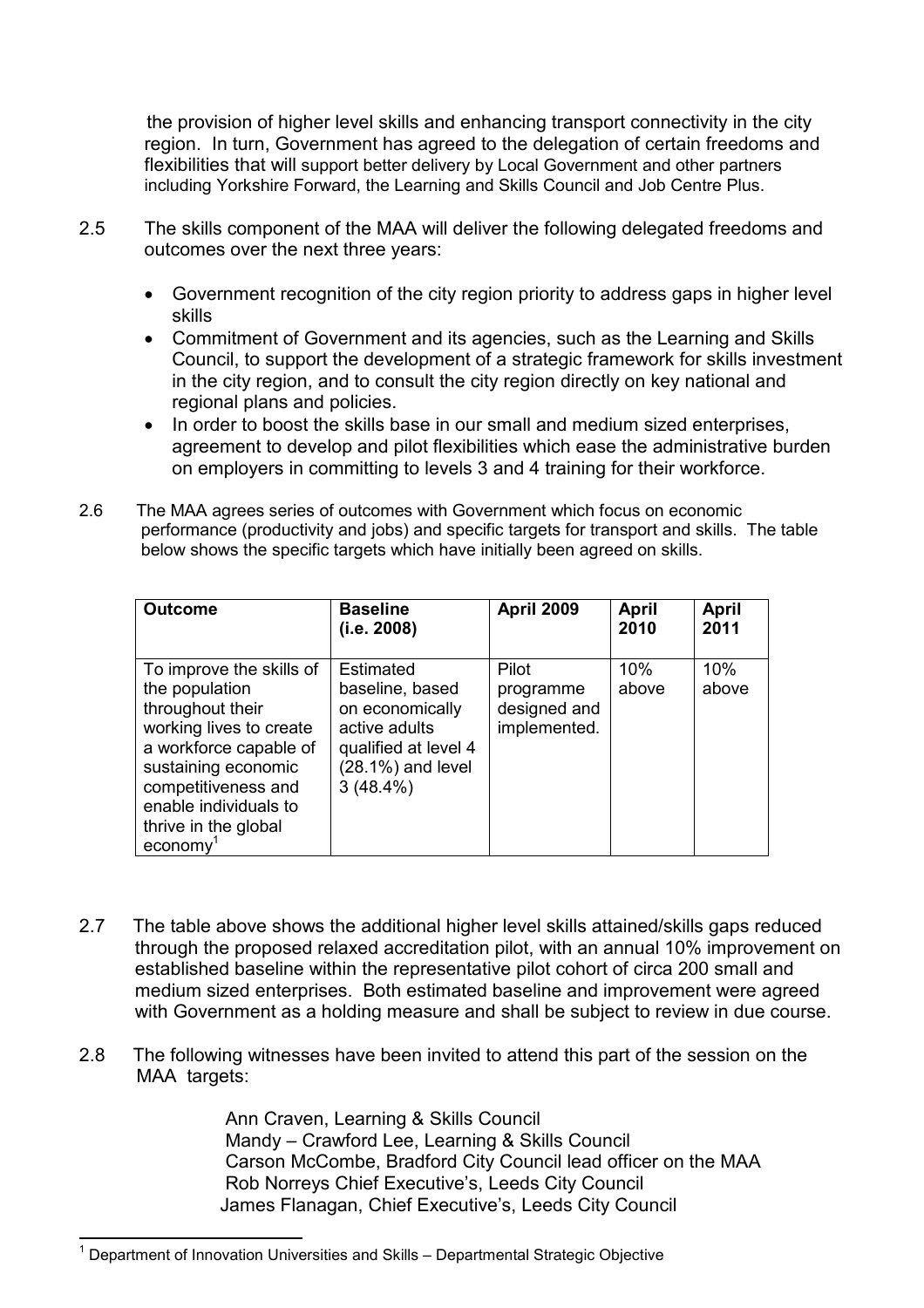#### (b) The future of FE in Leeds

- 2.9 This part of the session is to consider the proposed merger of 3 FE colleges in the city and the likely impact on employers, individuals and communities and to seek input from LSC, college principals and Leeds Skills Board on the plans for:
	- the new college,
	- its governance, and
	- ability to respond to skills needs
- 2.10 The Learning and Skills Council has led a detailed process of consultation and evidence gathering to consider the future arrangements for Further Education in the city.
- 2.11 Detailed reports which set out the process are available from the Learning and Skills Council – including the Cambridge Education post 16 review, GVA Grimley review of the FE Estate, and the Strategic Options review of May 2007.
- 2.12 The outcome of this process is that three colleges are to merge, Park Lane (Leeds and Keighley), Thomas Danby, Leeds College of Technology. The consultation 'Excellence and Inclusion (May 2008)' sets out the benefits of this merger and an extract states that it will:
	- create a unified and successful FE presence serving Leeds and the region that contributes to improved economic success and social inclusion
	- make broad, coherent and comprehensive provision for young people and adults to the highest possible standards, whilst conserving and extending specialisms
	- place learners and employers at the heart of the system, enabling them to influence what is on offer and how it is delivered
	- ensure full access in localities and neighbourhoods for learners at all levels and all ability ranges, promoting inclusion
	- create excellent opportunities for employment
	- create a new city-wide FE estate for the  $21<sup>st</sup>$  century
	- establish a new college which is financially healthy and meets national, regional and local needs through the employment of best value principles
- 2.13 It is anticipated the new college will be formed from 1st January 2009.
- 2.14 Leeds College of Building and Joseph Priestley College decided to not participate in the merger and to remain as independent institutions.
- 2.15 The following witnesses will attend this part of the session on the FE Colleges merger:

 Cristina George Learning and Skills Council (Re-organisation of FE Colleges) Dean Martin, Deputy Chief Executive, Leeds Initiative Ian Billyard, Principal, Leeds College of Building Carolyn Wright, Principal, Joseph Priestley College